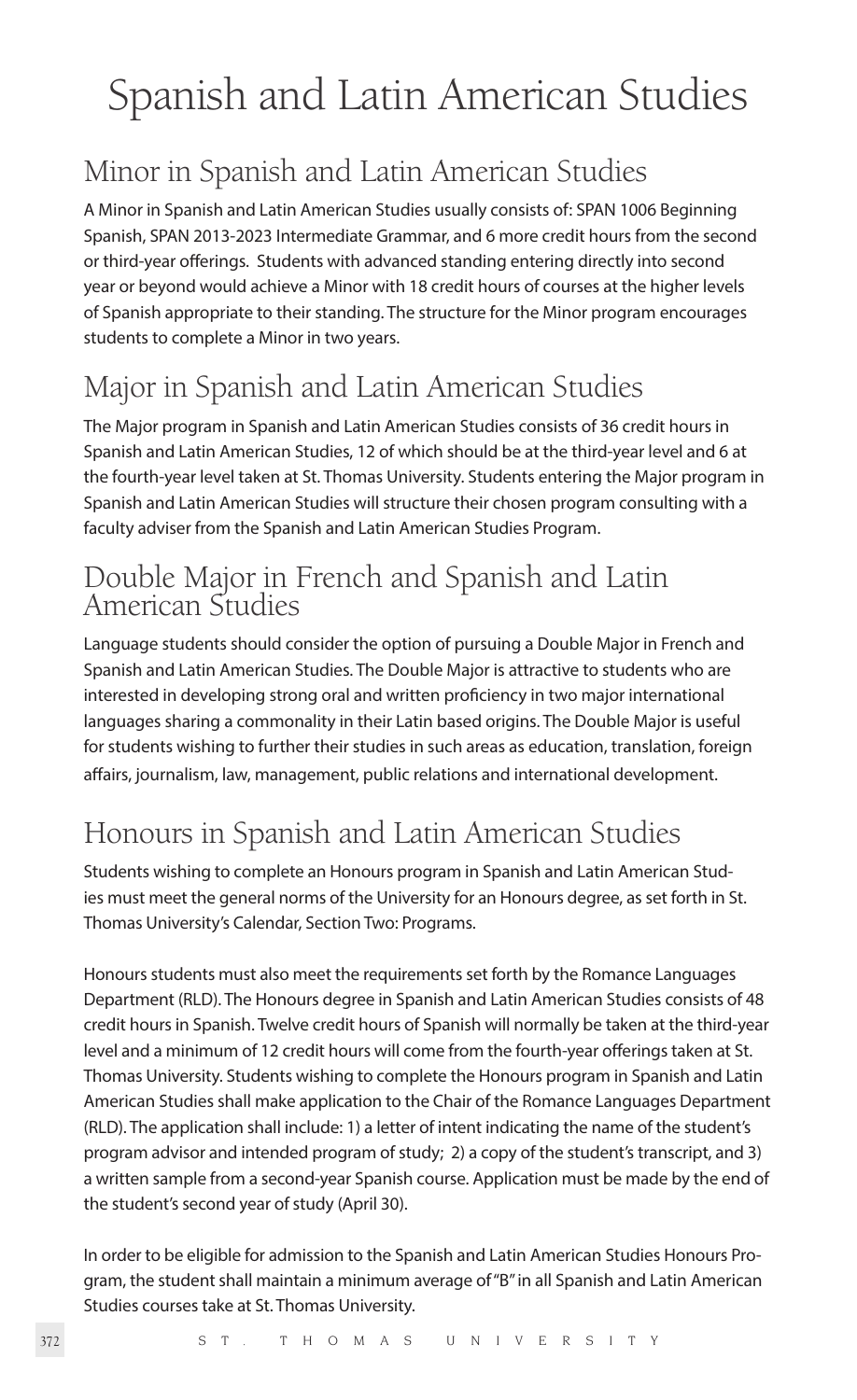The application and program of study must be approved by the Department's Honours and Majors Committee (HMC). The Chair shall notify the student of the committee's decision.

Students opting to write a thesis must have their proposal approved by the HMC. The Honours thesis will normally be read by a reading committee of two other faculty members chosen from within the department. Where this is not feasible or where the thesis involves an interdisciplinary component, the reading committee shall be composed of the program advisor, a member of the RLD and a faculty member chosen from another appropriate department.

## Advanced Standing in Spanish

Students who claim advanced standing in Spanish will be expected to take courses at a level appropriate to their knowledge. Advanced standing in Spanish will be determined at an oral interview with a senior faculty member appointed by the Department. At the conclusion of this interview, students will be placed in an appropriate Spanish course.

Students with Spanish as their first langue will normally be accepted directly into third and fourth year courses and may proceed to an Honours degree with the appropriate number of credit hours at that level.

### Honours Thesis

An Honours thesis is recommended for any student planning to attend graduate school in Spanish. This Honours thesis will comprise six credit hours of the mandatory twelve credit hours at the fourth-year level. Therefore, students who choose to write an Honours Thesis will only take 6 more credit hours in the 4th year level in order to complete the 48 credit hours required for Honours in Spanish.

### Accelerated Program in Spanish

Students can accelerate their program in Spanish by taking university courses in a Spanishspeaking environment, with Departmental approval. Such courses have been recognized by the Department at St. Thomas University since 1973 and include such options as the ICUSTA Exchange Program and the Avila Experience, as well as other approved methods of foreign travel and study. Students are encouraged to take such programs after completing their second year in Spanish and they should consult the appropriate departmental advisor for more details.

### Certificate of Competency in Spanish

#### **Diploma de español lengua estranjera (DELE)**

A student wishing to obtain an internationally recognized Certificate of Competency in Spanish would take and pass the DELE (Diploma de Español Lengua Extranjera), initially at the basic level. Examinations for the DELE are in November and May. St. Thomas University is the official testing site for the DELE for New Brunswick and Prince Edward Island. The DELE has respected and objective international standing; it is the official certificate of the Instituto Cervantes, sponsored by the Spanish Government, and operates from the Universidad de Salamanca in Spain.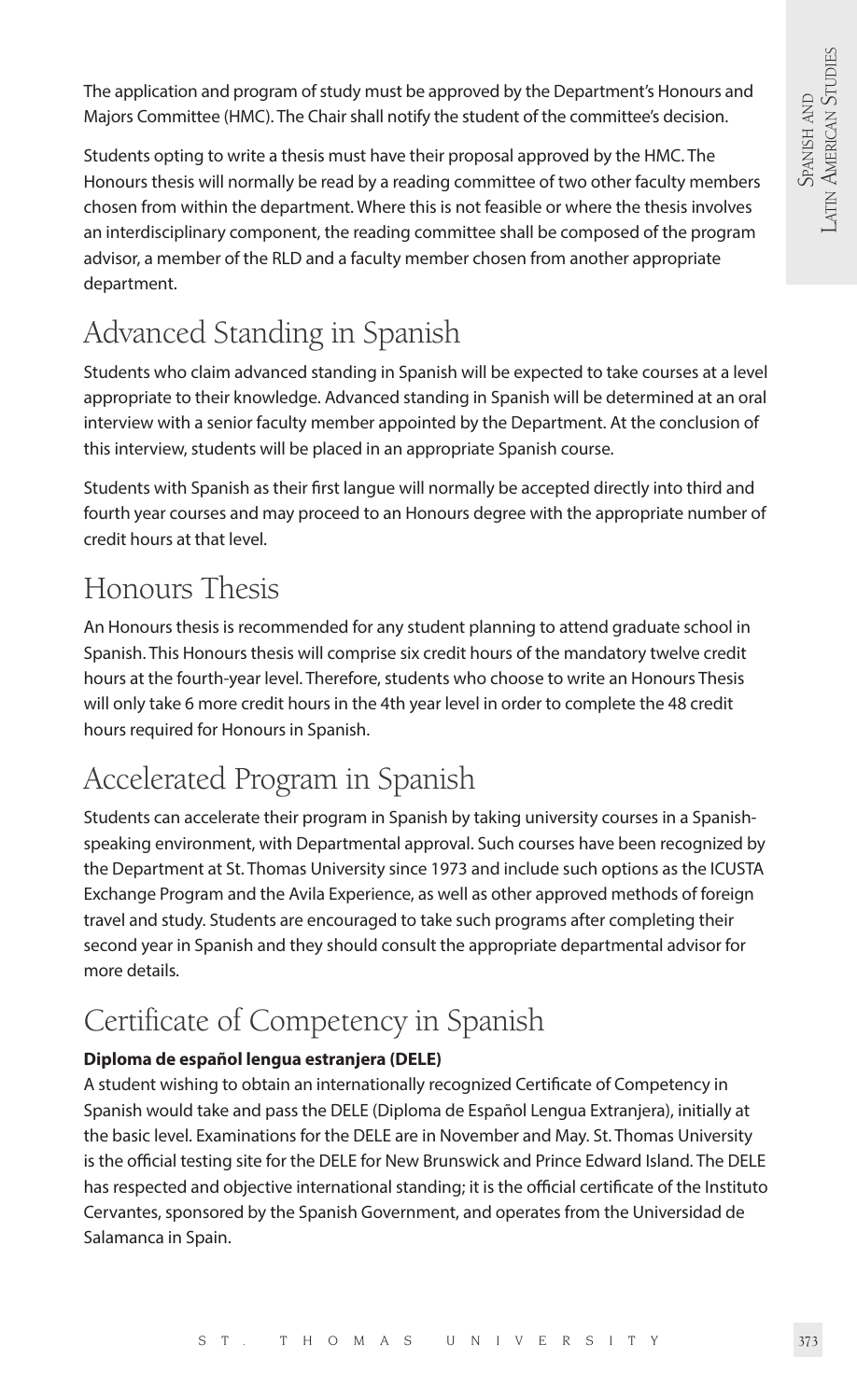### Spanish and Latin American Studies Curriculum

#### **SPAN-1006. Beginning Spanish**

The beginner's course is designed for students with no previous knowledge of the language. It represents the basic level in the learning of Spanish. Teaching methods and texts will vary from year to year and from instructor to instructor. The aims of the course are the acquisition of (1) listening comprehension, (2) basic vocabulary suitable for everyday conversations, (3) simple grammatical structures, and (4) a knowledge of reading and writing techniques. The basic skills (listening, speaking, reading, writing) are emphasized. In addition, each instructor will introduce the students to selected elements of Hispanic Culture. In addition, students are required to attend a one-hour compulsory monitor session per week.

#### **SPAN-2013. Intermediate Spanish I**

This course begins with a review of the first-year course and proceeds to include, in a progressive way, the new components of intermediate grammar. Conversation will be an essential part of the course. Vocabulary expansion will be developed through short readings. The practice of listening, speaking, writing, and reading will give students the opportunity to improve their use of the language. Audio-visual materials will reinforce the student's understanding of Hispanic Culture.

#### **SPAN-2023. Intermediate Spanish II**

This course is the continuation of Intermediate Grammar I or its equivalent. It begins with a review of the indicative mood and then moves on to coverage of the subjunctive mood. This course will stress conversation, oral exercises, and oral presentations. Written assignments will improve the accuracy of the grammatical structures learned in the oral part of the course. Plays will sometimes be used as a part of the learning language process.

#### **SPAN-2113. Culture and Composition I**

This course continues with the cultural studies that were introduced in first year. Emphasis is placed on reading and writing assignments. Written Spanish is developed through cultural readings drawn from selected Peninsular Spanish texts. The course contains a basic research component and students will be encouraged to select and develop their own research interests.

#### **SPAN-2123. Culture and Composition II**

This course follows on from SPAN 2113 and continues the cultural study methods that were introduced in first term. Emphasis is again placed on reading and writing assignments. Written Spanish is developed through cultural readings drawn from selected Latin American texts. The course contains a basic research component and students will be encouraged to select and develop their own research interests.

#### **SPAN 2213 Travel-Study: Introduction to Cuban History and Culture.**

This study tour of the Western region of Cuba offers a harmonious blend of language, history, and culture. It presents an overview of Cuban history from its origins to the present day. Highlights encompass visiting various historical and cultural sites in the Western part of Cuba and experiencing a unique immersion into art, architecture, cuisine, literature, history, religion, music, fashion, and current events as well as a forty-hour history course at the University of Holguín.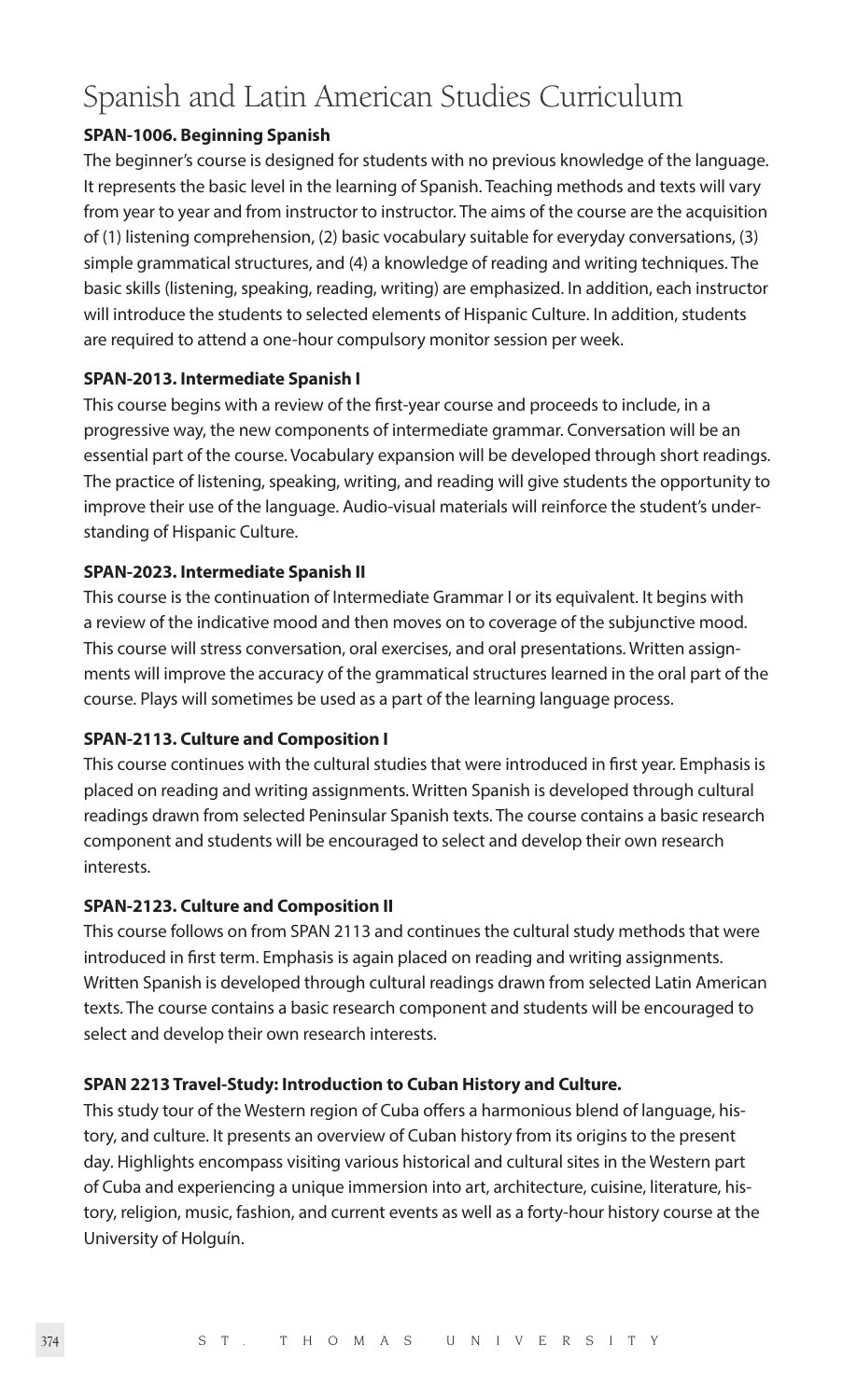#### **SPAN-2413. Oral Intense I**

This innovative course will provide intense oral practice in Spanish. In addition to traditional oral practices (film, radio, video, discussions, oral presentations, debates), there will be small discussion groups and regular access to sound and video files on the WWW. News items, current newspapers, radio and television news will be accessed regularly on the WWW and specific news items will be followed in some detail. Prerequisite: At least 12 credit hours in Spanish or the equivalent. 6 hours class per week. In addition, students are required to attend a three-hour compulsory monitor session per week.

#### **SPAN-2423. Oral Intense II**

This course is designed as a follow up to SPAN 2413 and will provide intense oral practice in Spanish. In addition to traditional oral practices, there will be small discussion groups and regular access to sound and video files on the WWW. News items, current newspapers, radio and television news will be accessed regularly on the WWW and specific news items will be followed in some detail. Prerequisite: SPAN 2413 or equivalent. In addition, students are required to attend a three-hour compulsory monitor session per week.

#### **SPAN-3313. Advanced Reading I**

Students will develop their reading and analyses skills by an in-depth reading of selected Peninsular Spanish texts and in addition, they will improve their oral fluency studying the rhythms of Peninsular Spanish poetry. Oral and written expositions on specific topics which arise from their textual analyses will reinforce the accuracy of the use of Spanish language in all its forms.

#### **SPAN-3323. Advanced Reading II**

Students will develop their reading and analyses skills by on in-depth reading of selected Latin American texts and in addition, they will improve their oral fluency studying the rhythms of Latin American poetry. Oral and written expositions on specific topics which arise from their textual analyses will reinforce the accuracy of the use of Spanish language in all its forms.

#### **SPAN-3513. Advanced Grammar I**

This course aims to build on the knowledge and communicative skills that students have previously acquired, in a limited form, with regards to the subjunctive tense. During the course of the semester, in-class activities will emphasize the practice of the present subjunctive tense. Some structural exercises and reading activities will be used; however, the course is based on communicative activities and projects that will reinforce grammar acquisition.

#### **SPAN-3523. Advanced Grammar II**

This course is a continuation of Advanced Grammar I. As in the first course, this one also aims to build on the knowledge and communicative skills that students have previously acquired with regards to the subjunctive tense. During the course of the semester, in-class activities will emphasize the practice of the past subjunctive tenses. Some structural exercises and reading activities will be used; however, the course is based on communicative activities and projects that will reinforce grammar acquisition.

#### **SPAN-4013. Medieval Spanish Literature**

Medieval Spanish Literature will be considered from two different points of view. (1 ) Prose: the development of the medieval novel; and (2) Poetry: the evolution of poetry from epic to lyric. Students will research at least one major text in each area in addition to preparing selected readings from important works. 3 hours per week.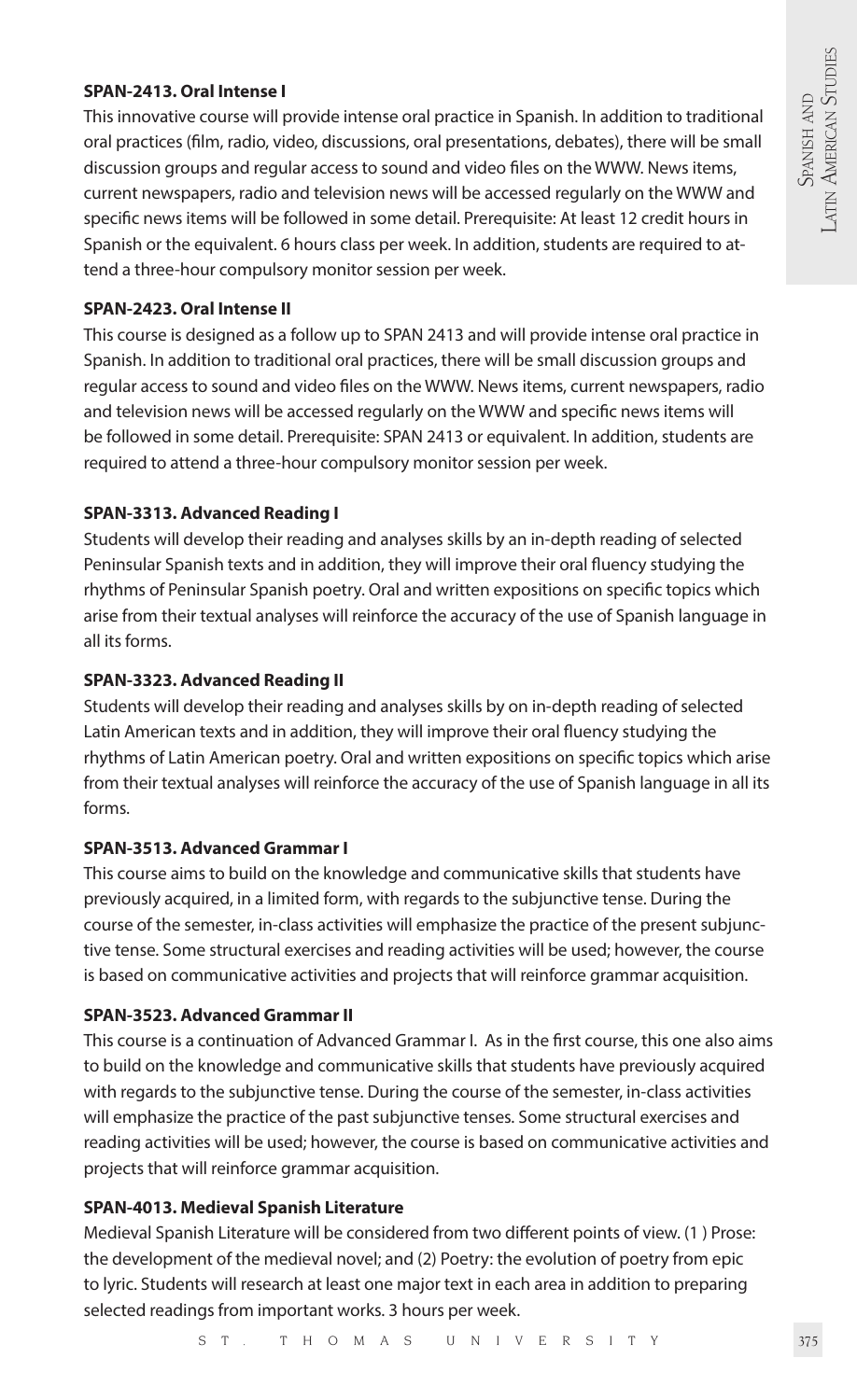#### **SPAN-4023. Spanish Golden Age Culture and Texts**

This course will include a close reading of selected, representative texts covering equally 1) Renaissance and Baroque poetry, 2) the Picaresque Novel, and 3) the Creation of the National Theatre. Emphasis will be placed on the evolution of the Spanish language as the seeming simplicity of the Renaissance changes to the intense complexity of the Baroque.

#### **SPAN-4033. Nineteenth Century Spanish Culture and Texts**

This course will consist of two separate unities: 1) the Romantic Movement in Spain with emphasises on theater and poetry and 2) Spanish Determinism. Texts will be determined by the specific interests by the students and instructors. Students will be expected to research at least one major text per unit, in addition to reading excerpts and selected passages from major works.

#### **SPAN-4043. Twentieth Century Spanish Culture and Texts**

This course will examine the evolution of Spanish Culture and Texts in five stages: (1) the generation of 1898; (2) The Generation of 1927; (3) the Spanish Civil War (1936-1939); (4) the dictatorship (1939-1975); and (5) the makings of modern Spain (1975-date). The course will contain a research component and students will be expected to select and research specific topics.

#### **SPAN 4153. Franco's Dictatorship: Culture and Texts in Spain**

The year 1939 marked the end of the Spanish Civil War and the beginning of Francisco Franco's 36-year dictatorship. During this period, Spanish authors faced censorship and oppression as they were strictly controlled by the government. As a result, students will study: a.) the historico-political and cultural aspects of the Spanish Civil War and post war Spain; b.) read and analyze post war Spanish novels and examine their political resistance; c.) become aware of the overt censorship authors were confronted with; and d.) trace the literary movements such as *tremendismo*, Objectivism, Social Realism, and the New Novel. All the lectures and discussions are conducted in the target language.

#### **SPAN-4123. Introduction to Latino Literature and Culture in the United States**

This course will provide students with a survey of the major literary works and themes characterizing Latino literary production in the United States. Particular attention will be given to the historical, social, and cultural context of this literature. Theoretical concepts such as linguistic assimilation, location, acculturation/transculturation, alienation, silence, authority and memory as they inform Latino literary texts will be explored throughout this course.

#### **SPAN-4663. Don Quijote**

SPAN 4663 offers a close reading in Spanish of Cervantes' modern novel *Don Quijote de la Mancha.* During the semester students will become familiar with the historical, literary and political contexts of the novel, explore the connections between the novel's author and its main character, study the influence of *Don Quijote* on other literary works, examine the concept of the 'modern novel', and reflect on the relativity of madness. Classes will involve both lectures and discussions in the target language.

#### **SPAN-4713. Twentieth Century Spanish American Short Story**

This course offers an overview of the contemporary Spanish American short story through the discussion and analysis of some of its most representative literary texts. We will study the evolution of the short story as a literary genre from its first manifestations in Latin America towards the end of the nineteenth century until the present, paying particular attention to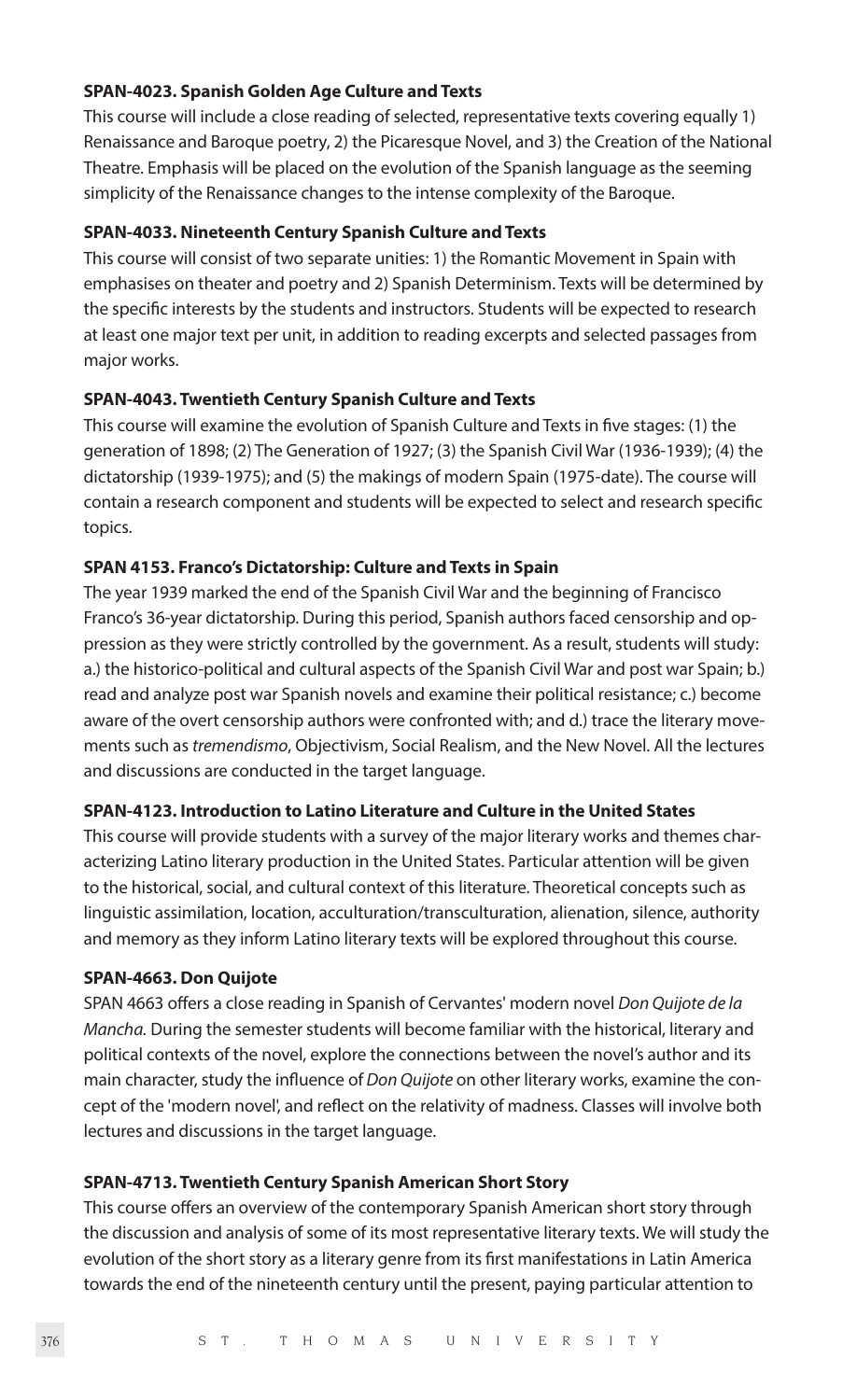the themes, stylistic and technical features, and literary and historical contexts that help give life to each text.

#### **SPAN-4723. Latin American Women's Literature**

This course offers an overview of the contribution made by women writers to the corpus of Spanish American literature. Through the reading and analysis of some of the most representative literary texts of the narrative, poetic and dramatic genres, and taking into consideration the contexts of their times, we will examine the topics of feminism, history, politics, sexuality, national identity and society as expressed by these women authors.

#### **SPAN-4813. Colonial Spanish American Culture and Texts**

This course will focus on the culture of the Conquest and the Colonial periods as reflected in selected Spanish American texts. The culture and texts of 16th and 17th centuries Spain will be compared with the culture and texts of 16th and 17th centuries Spanish America, with particular emphasis on the Spanish American Baroque period.

#### **SPAN-4823. Spanish-American Literature - From Modernism to the Present**

This course will focus on Spanish-American literature from Modernism to the present, beginning with the literature of the Mexican Revolution Period and progressing through the literature of the Boom and post-Boom eras.

#### **SPAN-4833. Nineteenth Century Spanish American Culture and Texts**

In this course we will study 1) the Independence period with its emphasis on Literature and Nationalism; 2) Romanticism and its relationship to nature; and 3) social changes as seen through the culture and texts of 19th century Spanish America. Emphasis will be placed on modernismo, perhaps the first Spanish American cultural movement to be exported back to Spain.

#### **SPAN-4843. Twentieth Century Spanish American Culture and Texts**

The many stories of 20th century Spanish America will be told through the study of 20thcentury drama, beginning with the period of Social Realism and followed by in-depth study of some of the most representative works that characterize the political drama movement in Spanish America.

#### **SPAN-4923. Collective Memory, Culture and Texts in Argentina (HMRT)**

This course will explore the connections between collective memory, history and culture in Argentina. It explores the cultural production of the post-dictatorship Process of National Reorganization (1976-1983) through essays, fiction, and film. These texts and films reconstruct not only history but also those identities denied by official history. We will define concepts such as official history, Other History, and collective memory in order to understand the discursive fields from which history and memory are reconstructed.

#### **SPAN-4996. Honours Thesis**

In this course, one or more faculty member(s) of the Spanish Section will supervise the writing of an Honours thesis by an Honours student. This course is recommended for students who wish to proceed to a Masters Degree in Spanish. It offers an additional 6 ch in Spanish to the traditional 48ch Honours program. It is recommended, but not compulsory.